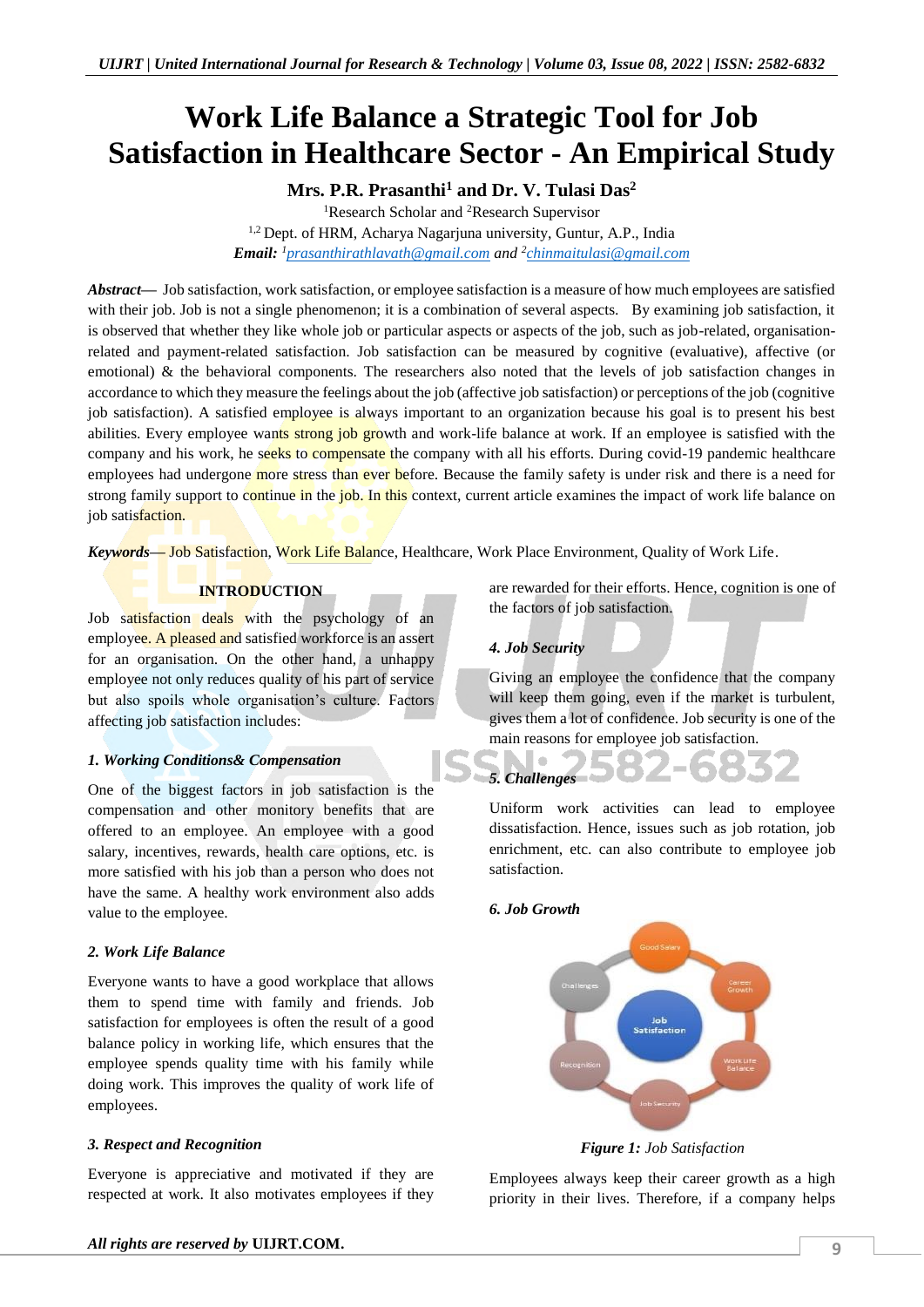employees and gives them newer job plans, it will increase job satisfaction, because they know that they will progress in their profession.

### *Work Life Balance*

The term "work-life balance" has not lost its buzz in recent years. This is partly due to the predominance of millennials in the workforce. Employers have worked hard to determine the best way to attract millennial workers. Given that the millennial generation of workers is projected to account for 75 percent of the workforce by 2025, many leaders think it is time to redefine worklife balance.

Work-life balance is defined as the relationship between work and life outside of work, and a balance in which demands are equal in a person's job and personal life (Corkmaz and Erdogan, 2014; Lockwood, 2003). Worklife balance affects the level of work commitment of a professional (Korkmaz and Erdogan, 2014). The perception of job commitment infers those employees feel cheerful while performing the job and performing the job with utmost attention are satisfied with their job and focus on their work (Kabar, 2017).

Work Life Balance is an important aspect of an optimistic organisational culture. Maintaining work-life balance results in reduced stress and prevents employees from burnout. Chronic stress is one of the most common health issues in the workplace. This can lead to physical consequences such as high blood pressure, digestive problems, chronic aches and pains, and heart problems. Chronic stress can also negatively affect mental health because it is associated with an increased risk of depression, anxiety and insomnia.

Work-life balance is an issue that is of great importance to individuals, organizations, families, government and society. Techno-economic changes have increased the pressure on organizations and employees. In addition, the increasing number of women in the workforce, core families, and dual-income couples has made work-life balance a vital concern for employees as well as organizations across industries and occupations. The need for work-life balance has become an integral part of employees' expectations of employers. Today, career success is defined not only in terms of promotions and lucrative missions, but also the ability to strike a balance between working and non-working lives. In this regard, helping employees to balance work and life has become a challenge for employers and human resources professionals.

Over the past twenty-five years, there has been a significant increase in employment, which is felt to be

partly due to information technology and a highly competitive work environment. Long-term loyalty has changed because of a performance culture that expects more from employees but offers little security in return.

## *Work Life Balance and Job Satisfaction*

**Melis Attar et. al., (2021),** concluded that job stress has a statistically significant negative effect on employees' job satisfaction and weak negative relationship exists between them. In addition, the findings of this study reveal WLB having a statistically significant positive effect and relationship with job satisfaction. Furthermore, WLB is found not to have a moderating role on the effect of job stress on job satisfaction. This result implies that without WLB, job stress can influence or affect job satisfaction. In other words, the impact of job stress on job satisfaction is not dependent on WLB. Thus, the moderator (WLB) and the predictor variable (job stress) do not interact in their effect on the outcome variable (job satisfaction).

**Hana Silaban, Meily Margaretha (2021),** study has shown evidence that there is an influence between worklife balance on job satisfaction as much as 8.3% and there is an influence between work life balance on employee retention as much as 4.4%. In addition, this research has important implications for leadership in the company, such as providing a good work environment, supporting facilities to provide morale for employees, practising fair compensation and salary without giving excessive burden to and building good communication between employees and leaders. Companies can relate employees' abilities into jobs that match their interests within the company and give the opportunity to develop through training and development programs designed by the company. Therefore, it can also build good relationships with co-workers. Companies provide employees with the facility to work from home to improve the balance of personal life with the work life of employees.

**Noor Erdianza et. al., (2020),** said that the significant mediating role of job satisfaction indicates that the effect of work-life balance on organizational citizenship behavior can be explained through employee satisfaction with their work. This may happen because employees have been able to divide the role in terms of time and satisfaction at work and also to his personal life that brings internalization of voluntary behavior. Thus, the third hypothesis in this study was accepted. The ability of employees to allocate time and feeling involved in work and personal life encourages employees to bring a positive balance in the workplace and personal life that eventually supports the emergence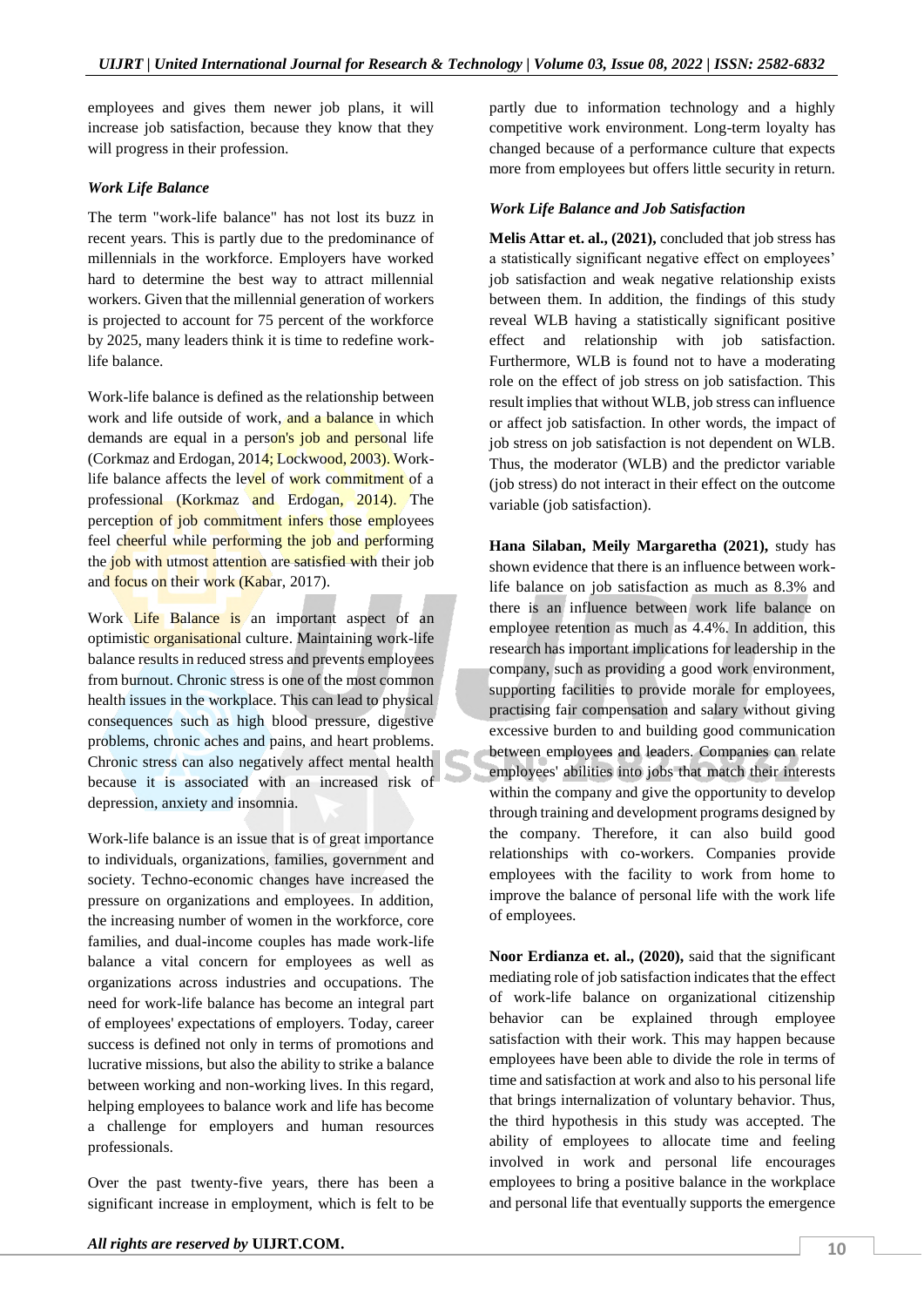of work satisfaction, positive contribution behavior to colleagues and organizations.

#### **REVIEW OF LITERATURE**

**Azadeh Asgarian et. al., (2022),** said that "the managers need to make sure that their working staff is rewarded as they deserve. Therefore, the medical staff of organizations should be motivated to be rewarded for decent job performance, and they should be informed of the reward. If they are not rewarded as they should and if factors influencing the reception of rewards are kept unknown to them, the possibility of leaving professions increases. It is suggested that employee be rewarded and that a balance be struck between effort and reward to increase job satisfaction and reduce the tendency to Leave the profession".

**Junichi Yamashita et. al., (2022).** clarified that the components of motivation to work were evaluation, treatment, human relations, ability improvement, placement, and sense of accomplishment. It became clear that the factors particularly strongly related to motivation to work are evaluation, treatment, and human relations. The results suggest that as a concrete effort to improve the motivation to work of physical therapists, it is first necessary to improve evaluation and treatment. **Tomaszewska. K et. al., (2022),** results indicate that "the overall average psychosocial distress in the workplace was below health norms. The emotional involvement of the respondents was at an average level, and the higher the level of psychosocial risks present, the lower the global job satisfaction of the respondents". Since the onset of the COVID-19 pandemic, the nurses interviewed, along with the gained experience and greater knowledge, have changed their relationships with patients infected with the coronavirus and the level of fear and anxiety was reduced, which positively affects the quality of nursing care.

**Khan Shabana Parveen et. al., (2021)**, said that there is big challenge for the working women to make a balance between the professional life and the personal life. Working women are playing double role in their life but up to what extent they were able to handle and manage their double responsibilities become important.

The work life balance is an important human resource area of concern for the employers; hence, this study highlights an important issue to address for better satisfaction and content of the female healthcare professionals.

**Emily Pettifor et. al., (2021), found that "the trainees in**" the psychiatric setting have consistently reported higher levels of positive impact of work on home life and viceversa. One possible explanation is that the nature of psychiatry is inherently different to other areas of medicine, with a focus on promoting the quality of patient interaction, and training time dedicated to exploring this in detail". Supervision of patient contact is also conducted more thoroughly than in other specialities, which may lead to a greater sense of being supported in clinical decision making when trainees work in psychiatry.

#### *Research Gap*

There are number of articles on work life balance and job satisfaction but the important thing to understand is psychological parameters impact will be changed timeto-time. The work life balance of the healthcare professionals also impacted during covid-19 pandemic. Therefore, there is a need to examine the work life balance impact on job satisfaction.

# **OBJECTIVES OF THE STUDY**

 To examine the work life balance impact on job satisfaction among employees of select healthcare organisations.

 To put forth suggestions based on the findings of the study.

#### *Sample and data collection*

A quantitative approach was followed in this exploratory study. The participants selected for this study consisted of select healthcare organisations in Hyderabad, Telangana. 680 questionnaires were distributed among the select hospitals. Convenience sampling technique was deployed in sample selection. The respondents were solicited to complete the questionnaire. The resultant response rate of useable questionnaires was 96% (650).

#### *Data Analysis*

*Table 1: Regression Model of Job-related Satisfaction and Work Life balance among select healthcare employees*  $\sqrt{M}$ 

| <b>NIQUEL SUMMINIST</b> |     |          |                          |                            |  |  |  |
|-------------------------|-----|----------|--------------------------|----------------------------|--|--|--|
| Model                   | Ŧ   | R Square | <b>Adiusted R Square</b> | Std. Error of the Estimate |  |  |  |
|                         | 74a | .329     | $\sim$<br>⊥ ∠ر.          |                            |  |  |  |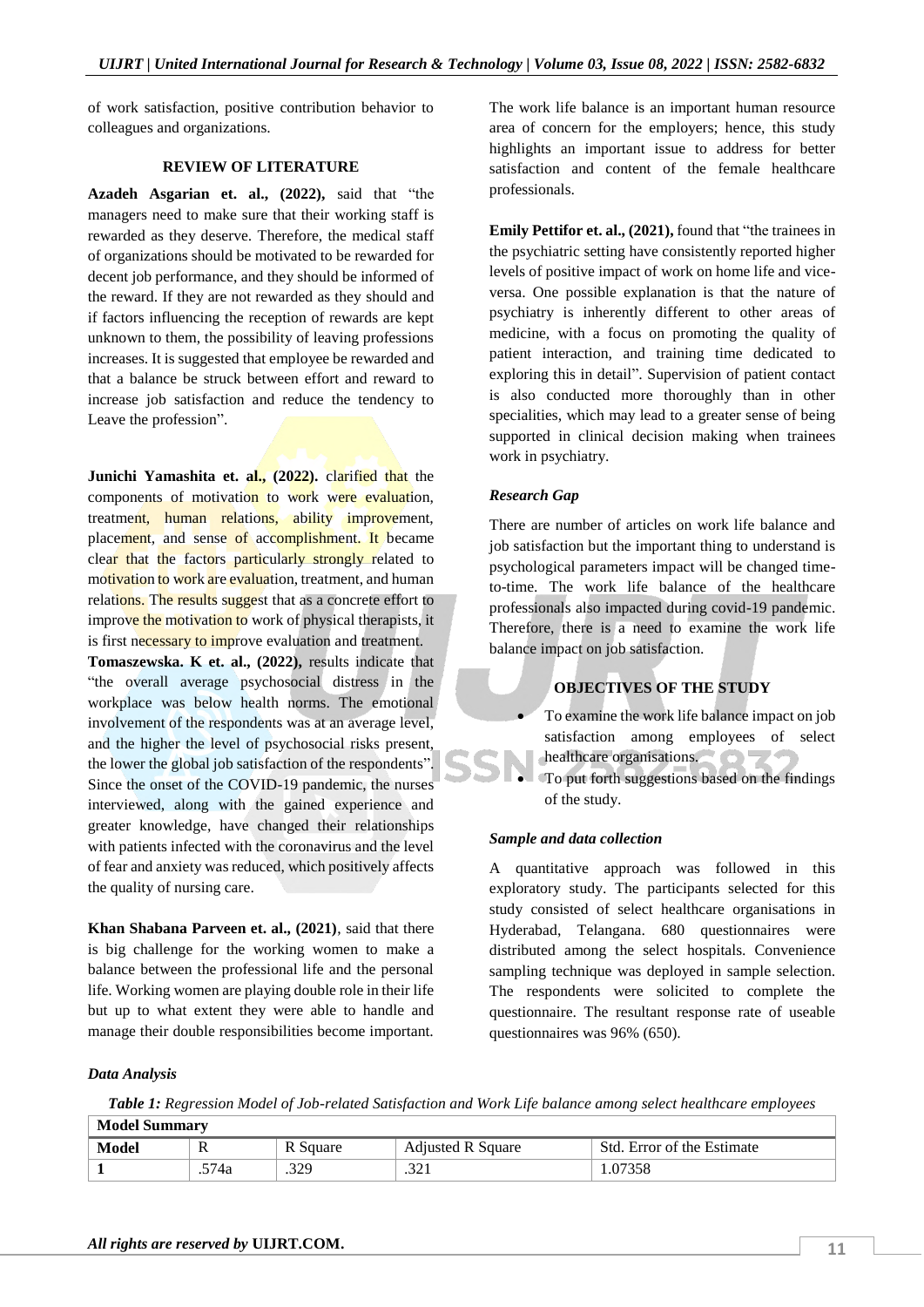# **a. Predictors: (Constant), Stress, Support from Family, Work Load, Work Expectations, Self-Management, Work Place Support, Child Care and Dependent Care, Personal Life Expectations**

(Source: Primary Data)

From the above table it is observed that the correlation coefficient  $R = .574$ . It indicates the relation between Work Life balance and Job-related satisfaction parameter of Job Satisfaction is constructive and both alter in the identical path. The coefficient of variance R2 shows that 32.9% of deviation in the dependant factor (Job-related satisfaction) is explained by the independent factor (Work Life Balance). The adjusted

R2 mentioned in the above table generalisability of the model. It enables generalising the results obtained from the select healthcare employees to the universe. It is observed that the value of adjusted R2 is expelled from the R2 value will be  $(.329-.321= 0.08)$ . The sum of decrease means that if the sample universe participates in the research and model has been fitted then, there will be 0.8% less difference in the outcome.

|       | $I$ and $L$ . And $I$                                 |                       |     |                    |        |       |  |  |  |
|-------|-------------------------------------------------------|-----------------------|-----|--------------------|--------|-------|--|--|--|
| Model |                                                       | <b>Sum of Squares</b> | df  | <b>Mean Square</b> |        | Sig.  |  |  |  |
|       | Regression                                            | 362.194               |     | 45.274             | 39.281 | .000b |  |  |  |
|       | Residual                                              | 738.804               | 641 | .153               |        |       |  |  |  |
|       | Total                                                 | 1100.998              | 649 |                    |        |       |  |  |  |
|       | <b>e. Depardent Verichles Joh Delated Setiategian</b> |                       |     |                    |        |       |  |  |  |

*Table 2: ANOVA<sup>a</sup>*

| a. Dependent Variable: Job Related Satisfaction |  |
|-------------------------------------------------|--|
|                                                 |  |

**b. Predictors: (Constant), Stress, Support from Family, Work Load, Work Expectations, Self-Management, Work Place Support, Child Care and Dependent Care, Personal Life Expectations**

(Source: Primary Data)

The analysis of variance (ANOVA) allows researchers to test the null hypothesis statistically. The above table shows the result of ANOVA test, Where the F ratio  $=$ 39.281 and the P value  $\langle 0.05 \rangle$ , the null hypothesis is

rejected and alternative hypothesis is accepted signifying that work life balance affects healthcare employee job- related satisfaction.

| Table 3: Coefficients <sup>a</sup>             |                             |            |                                  |       |       |  |  |  |
|------------------------------------------------|-----------------------------|------------|----------------------------------|-------|-------|--|--|--|
| <b>Model</b>                                   | Unstandardized Coefficients |            | <b>Standardized Coefficients</b> | ∥t.   | Sig.  |  |  |  |
|                                                | B                           | Std. Error | <b>B</b> eta                     |       |       |  |  |  |
| (Constant)                                     | 1.059                       | .128       |                                  | 8.244 | .000. |  |  |  |
| <b>Support from Family</b>                     | .227                        | .080       | .241                             | 2.822 | .005  |  |  |  |
| Child Care and Dependent Care                  | .200                        | .143       | .213                             | 1.400 | .162  |  |  |  |
| Self-Management                                | .506                        | .139       | .543                             | 3.644 | .000  |  |  |  |
| <b>Personal Life Expectations</b>              | $-.852$                     | .143       | $-.924$                          |       | .000  |  |  |  |
|                                                |                             |            |                                  | 5.948 |       |  |  |  |
| Work Place Support                             | .184                        | .085       | .200                             | 2.175 | .030  |  |  |  |
| Work Load                                      | .062                        | .078       | .068                             | .799  | .425  |  |  |  |
| <b>Work Expectations</b>                       | .195                        | .070       | .209                             | 2.779 | .006  |  |  |  |
| <b>Stress</b>                                  | .058                        | .069       | .064                             | .849  | .396  |  |  |  |
| a Depardent Variables Leb Delated Cattafaction |                             |            |                                  |       |       |  |  |  |

**a. Dependent Variable: Job Related Satisfaction**

(Source: Primary Data)

The result in the above coefficient table revealed that work life balance effects healthcare employee job-related satisfaction.

*Table 4: Regression Model of Organisation-related Satisfaction and Work Life balance among select healthcare* 

*employees*

| <b>Model Summary</b> |             |               |                          |                            |  |  |
|----------------------|-------------|---------------|--------------------------|----------------------------|--|--|
| Model                | $\mathbb R$ | R Square      | <b>Adjusted R Square</b> | Std. Error of the Estimate |  |  |
|                      | .572a       | 227<br>، بے ب | .319                     | 11459                      |  |  |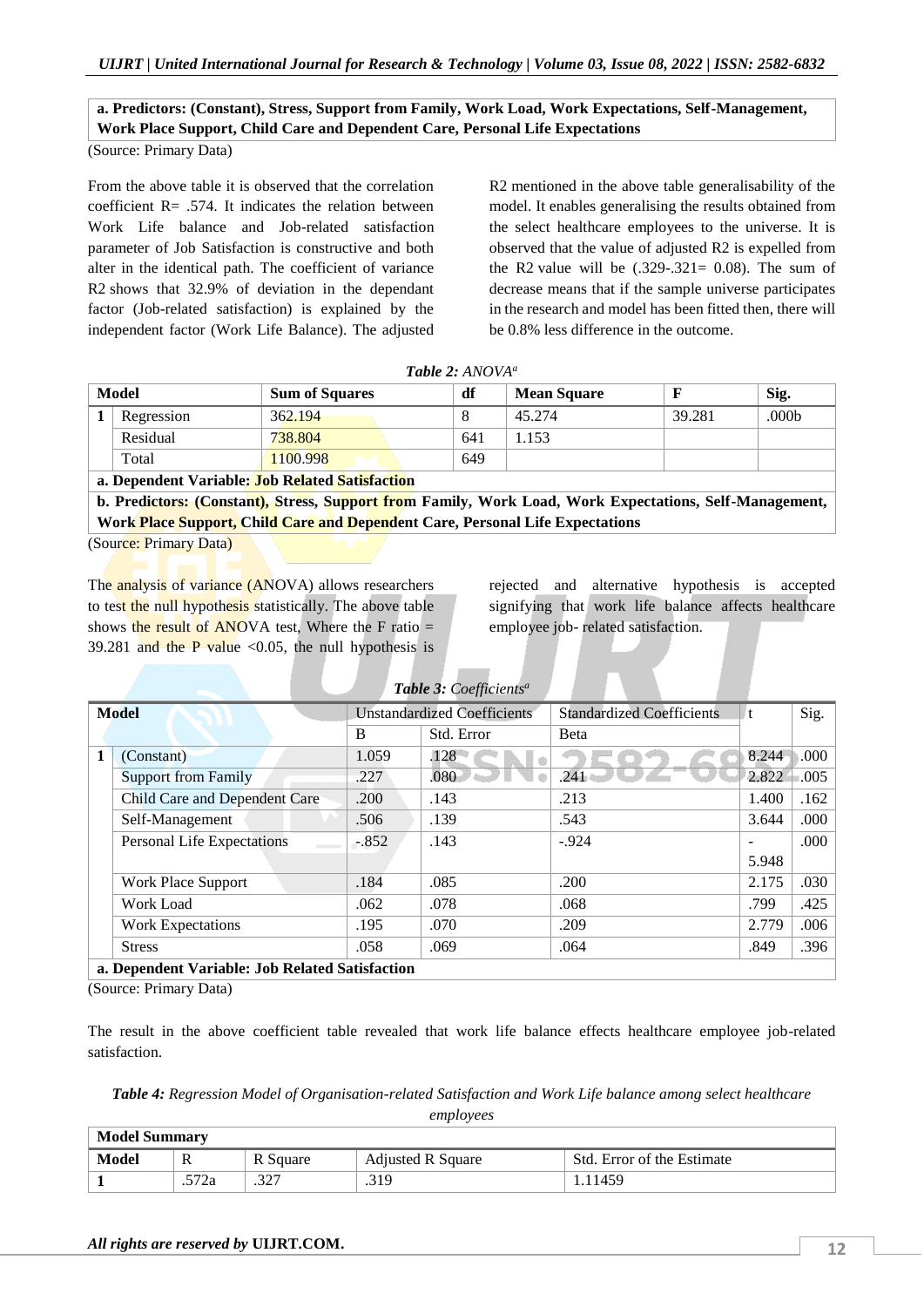# **a. Predictors: (Constant), Stress, Support from Family, Work Load, Work Expectations, Self-Management, Work Place Support, Child Care and Dependent Care, Personal Life Expectations**

(Source: Primary Data)

From the above table it is observed that the correlation coefficient  $R = 0.572$ . It indicates the relation between Work Life balance and Organisation-related satisfaction parameter of Job Satisfaction is constructive and both alter in the identical path. The coefficient of variance R2 shows that 32.7% of deviation in the dependant factor (Organisation-related satisfaction) is explained by the independent factor (Work Life Balance). The adjusted R2 mentioned in the above table

generalisability of the model. It enables generalising the results obtained from the select healthcare employees to the universe. It is observed that the value of adjusted R2 is expelled from the R2 value will be  $(.327-.319=$ 0.08). The sum of decrease means that if the sample universe participates in the research and model has been fitted then, there will be 0.8% less difference in the outcome.

*Table 5: ANOVA<sup>a</sup>*

| <b>Model</b> | <b>Sum of Squares</b> | df  | Mean Square |        | Sig.  |
|--------------|-----------------------|-----|-------------|--------|-------|
| Regression   | 386.953               |     | 48.369      | 38.935 | .000b |
| Residual     | 796.323               | 641 | .242        |        |       |
| Total        | 1183.276              | 649 |             |        |       |

**a. Dependent Variable: Organisation Related Satisfaction**

**b. Predictors: (Constant), Stress, Support from Family, Work Load, Work Expectations, Self-Management, Work Place Support, Child Care and Dependent Care, Personal Life Expectations**

(Source: Primary Data)

The analysis of variance (ANOVA) allows researchers to test the null hypothesis statistically. The above table shows the result of ANOVA test, Where the F ratio  $=$ 38.935 and the P value  $< 0.05$ , the null hypothesis is

rejected and alternative hypothesis is accepted signifying that work life balance affects healthcare employee Organisation- related satisfaction.

|   | Table 6: Coefficients <sup>a</sup>                       |                       |            |                                  |       |      |  |  |  |  |
|---|----------------------------------------------------------|-----------------------|------------|----------------------------------|-------|------|--|--|--|--|
|   | <b>Model</b>                                             | <b>Unstandardized</b> |            | <b>Standardized Coefficients</b> | t     | Sig. |  |  |  |  |
|   |                                                          | <b>Coefficients</b>   |            |                                  |       |      |  |  |  |  |
|   |                                                          | B                     | Std. Error | Beta                             |       |      |  |  |  |  |
| 1 | (Constant)                                               | 1.070                 | .133       |                                  | 8.019 | .000 |  |  |  |  |
|   | <b>Support from Family</b>                               | .183                  | .083       | .187                             | 2.192 | .029 |  |  |  |  |
|   | Child Care and Dependent Care                            | .164                  | .148       | .168                             | 1.104 | .270 |  |  |  |  |
|   | Self-Management                                          | .607                  | .144       | .629                             | 4.213 | .000 |  |  |  |  |
|   | Personal Life Expectations                               | $-.902$               | .149       | $-.944$                          | -     | .000 |  |  |  |  |
|   |                                                          |                       |            |                                  | 6.065 |      |  |  |  |  |
|   | Work Place Support                                       | .278                  | .088       | .291                             | 3.157 | .002 |  |  |  |  |
|   | Work Load                                                | .051                  | .081       | .054                             | .632  | .528 |  |  |  |  |
|   | <b>Work Expectations</b>                                 | .128                  | .073       | .131                             | 1.746 | .081 |  |  |  |  |
|   | <b>Stress</b>                                            | .086                  | .071       | .091                             | 1.209 | .227 |  |  |  |  |
|   | a. Dependent Variable: Organisation Related Satisfaction |                       |            |                                  |       |      |  |  |  |  |

(Source: Primary Data)

The result in the above coefficient table revealed that work life balance effects healthcare employee organisation-related satisfaction.

*Table 7: Regression Model of Payment-related Satisfaction and Work Life balance among select healthcare employees*  $\sqrt{M+1}$ 

| - Model Summary |       |          |                          |                            |  |  |
|-----------------|-------|----------|--------------------------|----------------------------|--|--|
| Model           | R     | K Square | <b>Adjusted R Square</b> | Std. Error of the Estimate |  |  |
|                 | .595a | .354     | .346                     | .05984                     |  |  |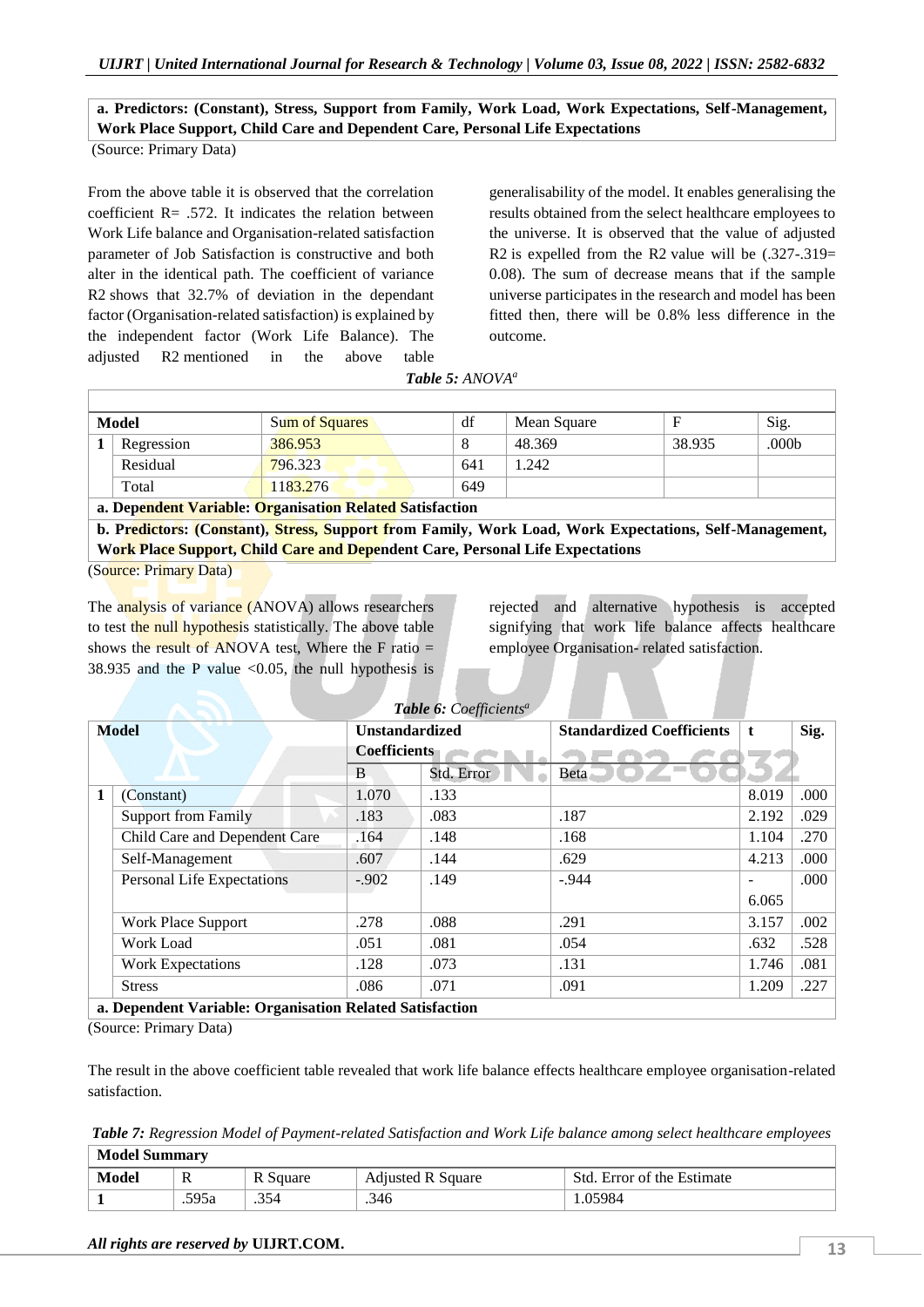# **a. Predictors: (Constant), Stress, Support from Family, Work Load, Work Expectations, Self-Management, Work Place Support, Child Care and Dependent Care, Personal Life Expectations**

(Source: Primary Data)

From the above table it is observed that the correlation coefficient  $R = .595$ . It indicates the relation between Work Life balance and Pay-related satisfaction parameter of Job Satisfaction is constructive and both alter in the identical path. The coefficient of variance R2 shows that 35.4% of deviation in the dependant factor (Pay-related satisfaction) is explained by the independent factor (Work Life Balance). The adjusted

R2 mentioned in the above table generalisability of the model. It enables generalising the results obtained from the select healthcare employees to the universe. It is observed that the value of adjusted R2 is expelled from the R2 value will be  $(.354-.346= 0.08)$ . The sum of decrease means that if the sample universe participates in the research and model has been fitted then, there will be 0.8% less difference in the outcome.

| <b>Model</b>                                                         | <b>Sum of Squares</b> | df  | <b>Mean Square</b> |        | Sig.  |
|----------------------------------------------------------------------|-----------------------|-----|--------------------|--------|-------|
| Regression                                                           | 395.042               |     | 49.380             | 43.962 | .000b |
| Residual                                                             | 720.004               | 641 | 1.123              |        |       |
| Total                                                                | 1115.046              | 649 |                    |        |       |
| $\sim$ $\sim$ $\sim$ $\sim$ $\sim$ $\sim$ $\sim$<br>$\sim$<br>$\sim$ |                       |     |                    |        |       |

**a. Dependent Variable: Payment Related Satisfaction**

**b. Predictors: (Constant), Stress, Support from Family, Work Load, Work Expectations, Self-Management, Work Place Support, Child Care and Dependent Care, Personal Life Expectations**

(Source: Primary Data)

The analysis of variance (ANOVA) allows researchers to test the null hypothesis statistically. The above table shows the result of ANOVA test, Where the F ratio  $=$ 43.962 and the P value  $\langle 0.05 \rangle$ , the null hypothesis is

rejected and alternative hypothesis is accepted signifying that work life balance affects healthcare employee Pay- related satisfaction.

| Table 9: Coefficients <sup>a</sup> |                                        |                       |            |                                  |       |         |  |  |
|------------------------------------|----------------------------------------|-----------------------|------------|----------------------------------|-------|---------|--|--|
|                                    | <b>Model</b>                           | <b>Unstandardized</b> |            | <b>Standardized Coefficients</b> | ″ t   | Sig.    |  |  |
|                                    |                                        | <b>Coefficients</b>   |            |                                  |       |         |  |  |
|                                    |                                        | B                     | Std. Error | Beta                             |       |         |  |  |
| 1                                  | (Constant)                             | 1.087                 | .127       |                                  | 8.568 | $000$ . |  |  |
|                                    | Support from Family                    | .223                  | .079       | .236                             | 2.816 | .005    |  |  |
|                                    | Child Care and Dependent Care          | .136                  | .141       | .144                             | .967  | .334    |  |  |
|                                    | Self-Management                        | .382                  | .137       | .407                             | 2.785 | .006    |  |  |
|                                    | Personal Life Expectations             | $-.660$               | .141       | $-.711$                          |       | .000    |  |  |
|                                    |                                        |                       |            |                                  | 4.661 |         |  |  |
|                                    | Work Place Support                     | .240                  | .084       | .259                             | 2.868 | .004    |  |  |
|                                    | Work Load                              | .018                  | .077       | .019                             | .229  | .819    |  |  |
|                                    | <b>Work Expectations</b>               | .259                  | .069       | .275                             | 3.733 | .000    |  |  |
|                                    | <b>Stress</b>                          | .014                  | .068       | .015                             | .207  | .836    |  |  |
|                                    | a. Dependent Variable: Payment Related |                       |            |                                  |       |         |  |  |

(Source: Primary Data)

The result in the above coefficient table revealed that work life balance effects healthcare employee payrelated satisfaction.

### **FINDINGS**

 Among healthcare sector employees work life balance factors are explaining 32.9% deviation in employee job-related satisfaction. From the ANOVA table it is observed that work expectations of work life balance are significantly impacting employee job-related satisfaction.

 Among healthcare sector employees work life balance factors are explaining 32.7% deviation in employee organisation-related satisfaction. From